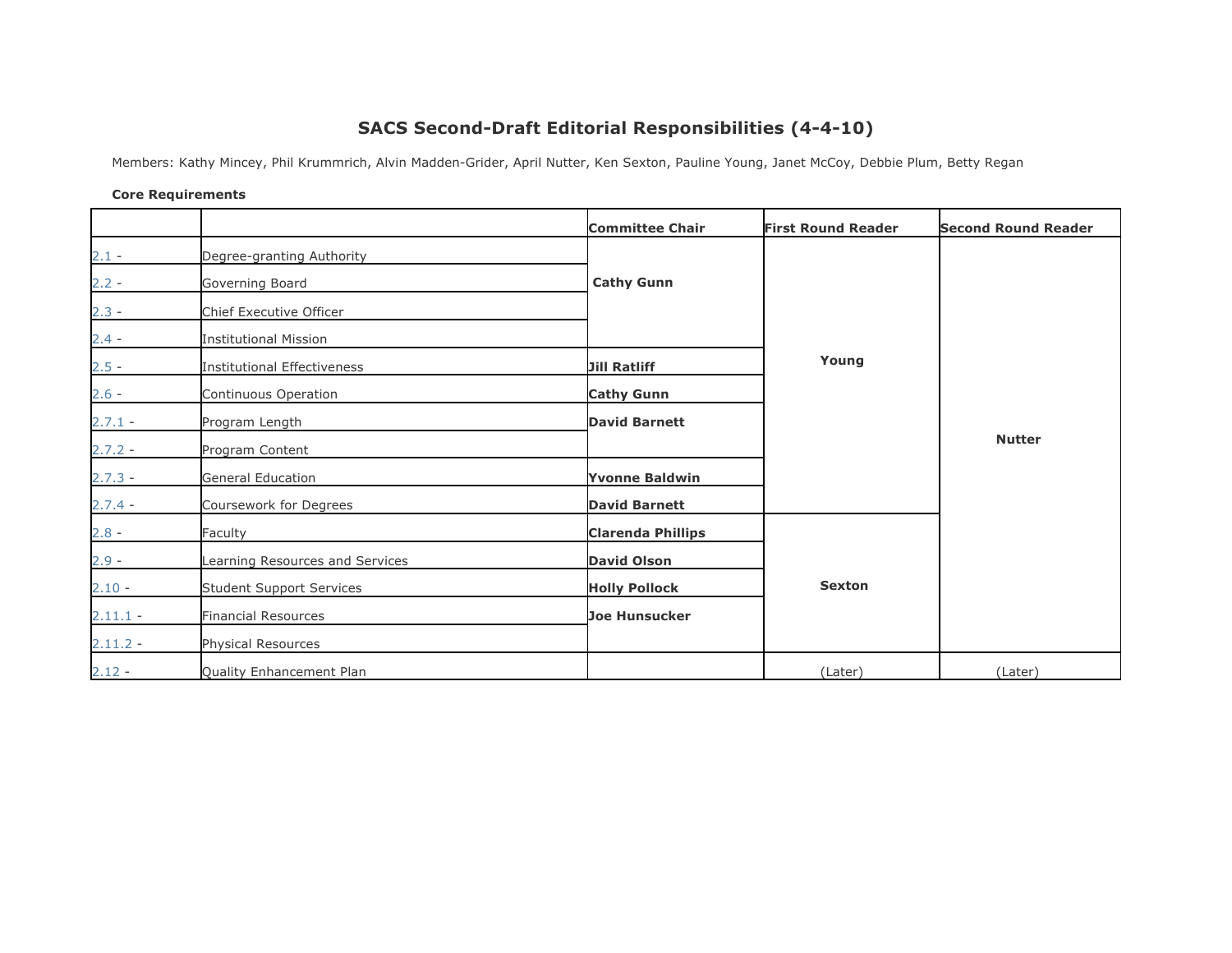## **Comprehensive Standards**

| $3.1.1 -$   | <b>Institutional Mission</b>                         |                       |               |                  |
|-------------|------------------------------------------------------|-----------------------|---------------|------------------|
| $3.2.1 -$   | Governance and Admin: CEO evaluation/selection       |                       |               |                  |
| $3.2.2 -$   | Governance and Admin: Governing board control        |                       |               |                  |
| $3.2.3 -$   | Governance and Admin: Board conflict of interest     |                       |               |                  |
| $3.2.4 -$   | Governance and Administration: External influence    |                       |               |                  |
| $3.2.5 -$   | Governance and Administration: Board dismissal       |                       |               |                  |
| $3.2.6 -$   | Governance and Admin: Board/admin distinction        | <b>Cathy Gunn</b>     | Regan         |                  |
| $3.2.7 -$   | Governance and Admini: Organizational structure      |                       |               |                  |
| $3.2.8 -$   | Gov and Admin: Qualified admin/acad officers         |                       |               |                  |
| $3.2.9 -$   | Governance and Admin: Faculty/staff appointment      |                       |               |                  |
| $3.2.10 -$  | Governance and Admin: Admin staff evaluations        |                       |               |                  |
| $3.2.11 -$  | Governance and Admin: Control of intercoll ath       |                       |               |                  |
| $3.2.12 -$  | Governance and Admin: Fund-raising activities        |                       |               |                  |
| $3.2.13 -$  | Governance and Admin: Institution-related found      |                       |               | <b>Krummrich</b> |
| $3.2.14 -$  | Governance and Admin: Intellectual prop rights       |                       |               |                  |
| $3.3.1 - +$ | <b>Institutional Effectiveness</b>                   | <b>Jill Ratliff</b>   |               |                  |
| $3.4.1 -$   | Educ Programs: All: Academic program approval        | <b>Loretta Lykins</b> | <b>Mincey</b> |                  |
| $3.4.2 -$   | Educ Programs: All: Continuing educat/service prog   | <b>David Olsen</b>    |               |                  |
| $3.4.3 -$   | Educational Programs: All:Admission policies         | Loretta Lykins        |               |                  |
| $3.4.4 -$   | Educ Programs: All:Acceptance of academic credit     |                       |               |                  |
| $3.4.5 -$   | Educational Programs: All:Academic policies          | <b>David Barnett</b>  |               |                  |
| $3.4.6 -$   | Educ Programs: All: Practices for awarding credit    |                       |               |                  |
| $3.4.7 -$   | Educ Programs: All: Consortial relation/contract agr | <b>Loretta Lykins</b> |               |                  |
| $3.4.8 -$   | Educational Programs: All: Noncredit to credit       |                       |               |                  |
| $3.4.9 -$   | Educ Programs: All:Academic support services         | <b>David Barnett</b>  |               |                  |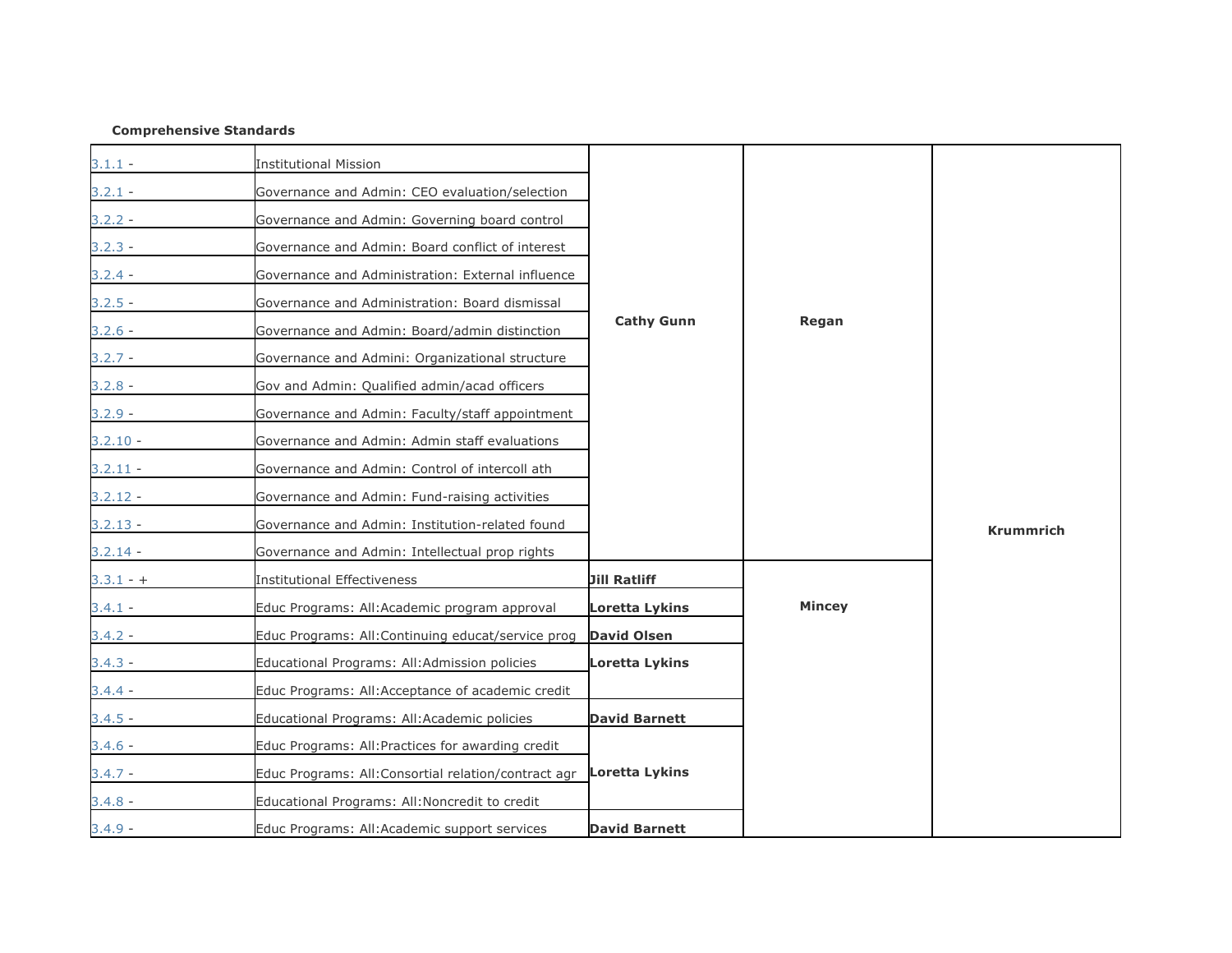| 3.4.10 -   | Educ Programs: All: Responsibility for curriculum                   | <b>David Barnett</b> |               |                      |
|------------|---------------------------------------------------------------------|----------------------|---------------|----------------------|
| $3.4.11 -$ | Educ Programs: All: Academic program coordination Loretta Lykins    |                      | <b>Mincey</b> | <b>Krummrich</b>     |
| $3.4.12 -$ | Educ Programs: All:Technology use                                   | <b>David Olsen</b>   |               |                      |
| $3.5.1 -$  | Educ Programs: Undergrad: College-level comp                        | Yvonne Baldwin       |               |                      |
| $3.5.2 -$  | Educ Programs: Undergrad: Inst credits for a degree Loretta Lykins  |                      |               |                      |
| $3.5.3 -$  | Educ Programs: Undergrad: Undergrad requirements David Barnett      |                      |               |                      |
| $3.5.4 -$  | Educ Programs: Undergrad: Terminal degrees of fac Clarenda Phillips |                      |               |                      |
| $3.6.1 -$  | Educ Programs: Graduate/Post-Bacc: program rigor                    |                      |               |                      |
| $3.6.2 -$  | Educ Programs: Graduate/Post-Bacc: curriculum                       | <b>Sean Reilley</b>  | <b>McCoy</b>  |                      |
| $3.6.3 -$  | Educational Programs: Graduate/Post-Bacc: credits                   |                      |               |                      |
| $3.6.4 -$  | Educational Programs: Graduate/Post-Bacc: req                       |                      |               |                      |
| $3.7.1 -$  | Faculty: Faculty competence                                         |                      |               | <b>Madden-Grider</b> |
| $3.7.2 -$  | Faculty: Faculty evaluation                                         |                      |               |                      |
| $3.7.3 -$  | Faculty: Faculty development                                        | Clarenda Phillips    |               |                      |
| $3.7.4 -$  | Faculty: Academic freedom                                           |                      |               |                      |
| $3.7.5 -$  | Faculty: Faculty role in governance                                 |                      |               |                      |
| 3.8.1 -    | Library and Other Learning Res: Learning/info res                   |                      | Plum          |                      |
| $3.8.2 -$  | Library and Other Learning Res: Inst of lib use                     | <b>David Olsen</b>   |               |                      |
| $3.8.3 -$  | Library and Other Learning Res: Qualified staff                     |                      |               |                      |
| $3.9.1 -$  | Student Affairs and Services: Student rights                        | <b>Holly Pollock</b> |               |                      |
| $3.9.2 -$  | Student Affairs and Services: Student records                       |                      |               |                      |
| $3.9.3 -$  | Student Affairs and Services: Qualified staff                       |                      |               |                      |
| $3.10.1 -$ | Financial Resources: Financial stability                            |                      |               |                      |
| $3.10.2 -$ | Financial Resources: Submission of fin statements                   |                      |               |                      |
| $3.10.3 -$ | Financial Resources: Financial aid audits                           |                      |               |                      |
| $3.10.4 -$ | Financial Resources: Control of finances                            | Joe Hunsucker        |               |                      |